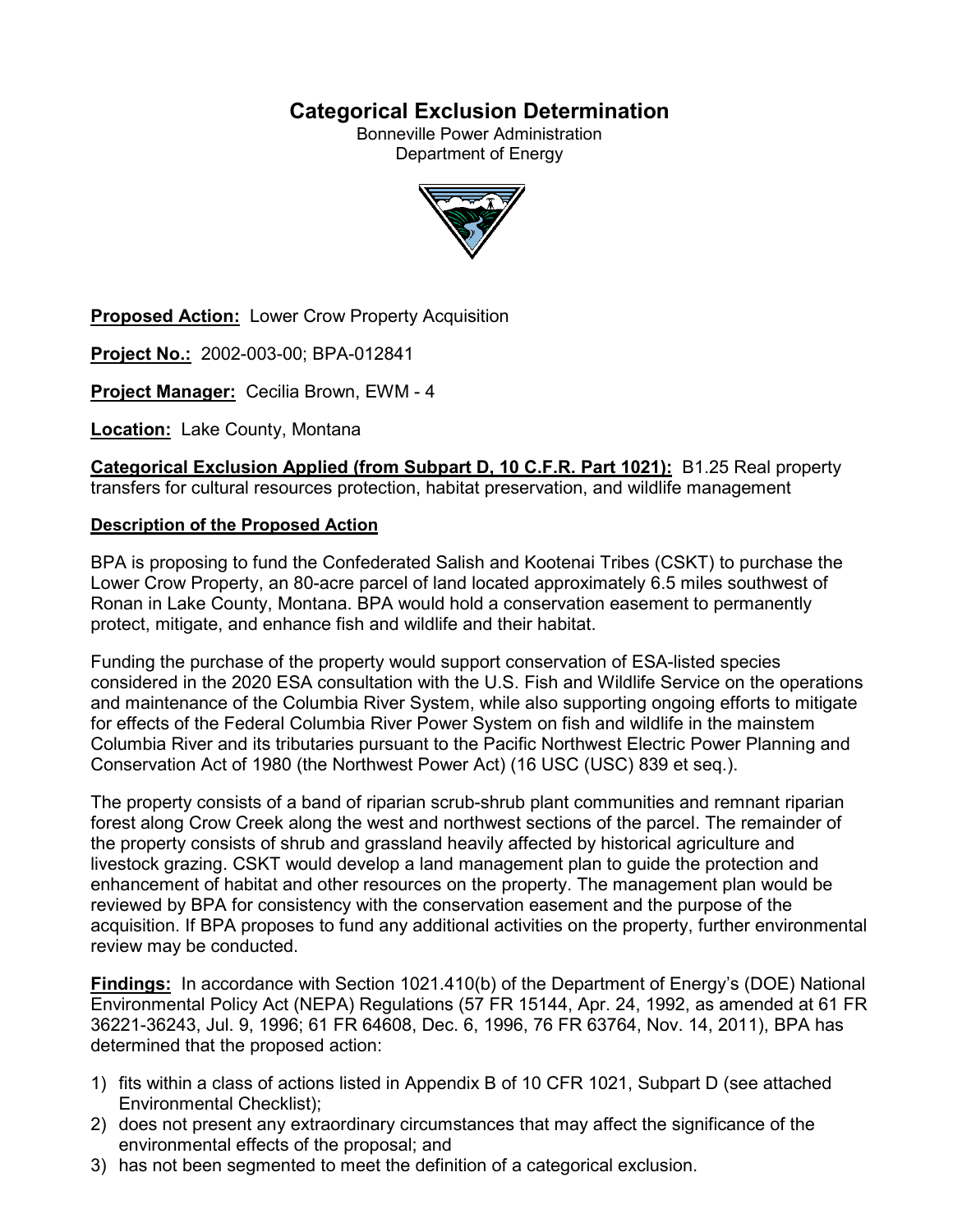Based on these determinations, BPA finds that the proposed action is categorically excluded from further NEPA review.

*/s/ Thomas DeLorenzo* Thomas DeLorenzo Environmental Protection Specialist

Concur:

*/s/ Sarah T. Biegel March 16, 2022*  Sarah T. Biegel Date NEPA Compliance Officer

Attachment(s): Environmental Checklist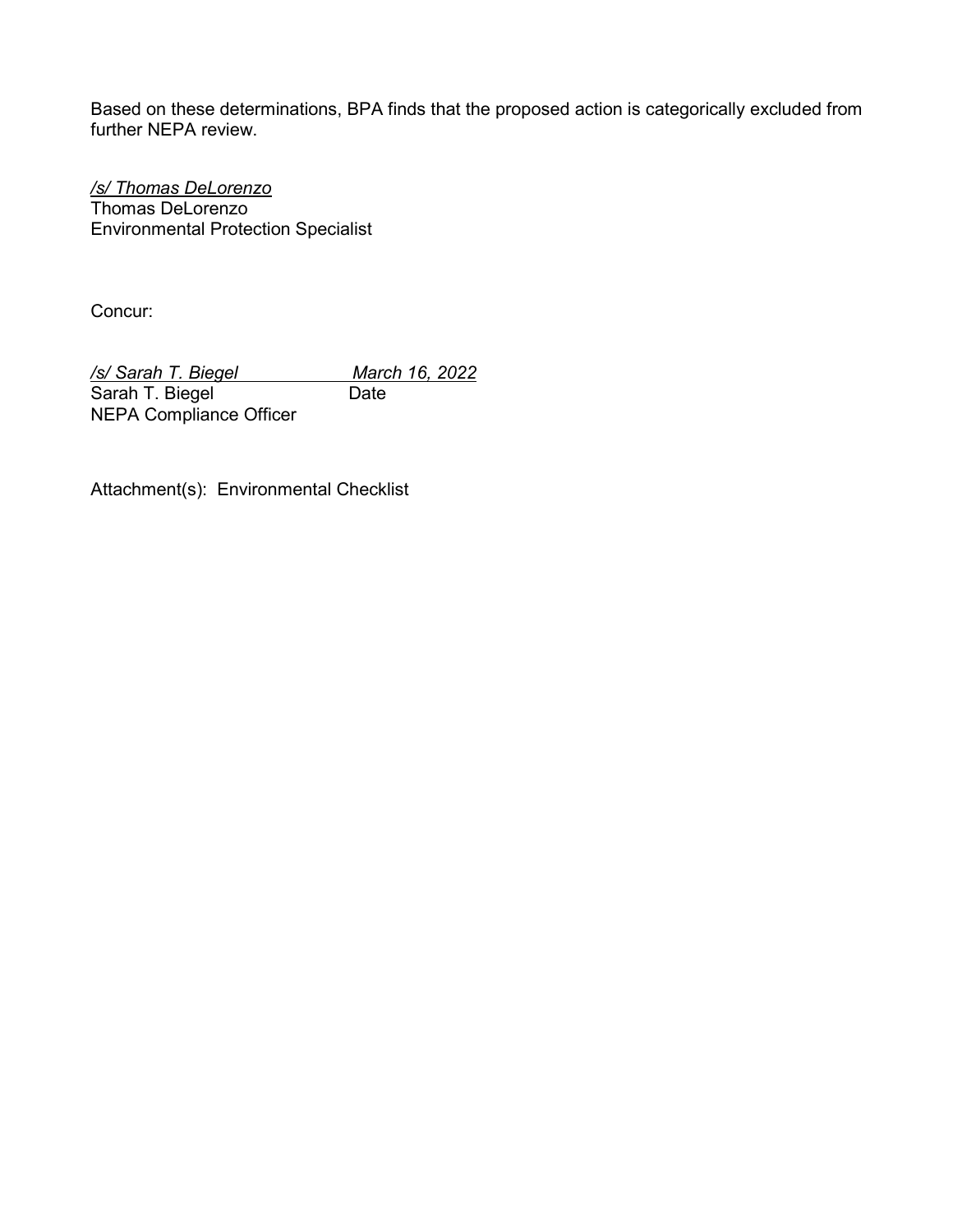# **Categorical Exclusion Environmental Checklist**

This checklist documents environmental considerations for the proposed project and explains why the project would not have the potential to cause significant impacts on environmentally sensitive resources and would meet other integral elements of the applied categorical exclusion.

## **Proposed Action:** Lower Crow Property Acquisition

# **Project Site Description**

The legal description of the Lower Crow Creek property is Township 20 North Range 21 West Section 14. The property lies just above Crow Creek's confluence with the Lower Flathead River in Lake County, Montana. The creek provides a summertime cold water refugium for Westslope Cutthroat Trout (*Oncorhyncus clarki lewisi*) and Endangered Species Act-listed Bull Trout (*Salvelinus confluentus)*, as well as year-round habitat for a number of resident fish species. Much of the surrounding land has been subject to historical intensive agriculture and livestock grazing. The property consists of a band of riparian scrub-shrub plant communities and remnant riparian forest along Crow Creek along the west and northwest sections of the parcel, composing roughly 12 acres of the property. An irrigation ditch runs roughly parallel to the creek in this portion of the property. The remaining 68 acres of the property consists of fallow shrub and grassland.

# **Evaluation of Potential Impacts to Environmental Resources**

## **1. Historic and Cultural Resources**

Potential for Significance: No

Explanation: There would be no effect due to the land acquisition which includes transfer of title and the creation of a conservation easement. To the extent that future activities on the property may have an effect, it is expected that CSKT would comply with all applicable laws and regulations.

#### **2. Geology and Soils**

Potential for Significance: No

Explanation: See explanation for #1 above.

# **3. Plants (including Federal/state special-status species and habitats)**

Potential for Significance: No

Explanation: See explanation for #1 above.

#### **4. Wildlife (including Federal/state special-status species and habitats)**

Potential for Significance: No

Explanation: See explanation for #1 above.

#### **5. Water Bodies, Floodplains, and Fish (including Federal/state special-status species, ESUs, and habitats)**

Potential for Significance: No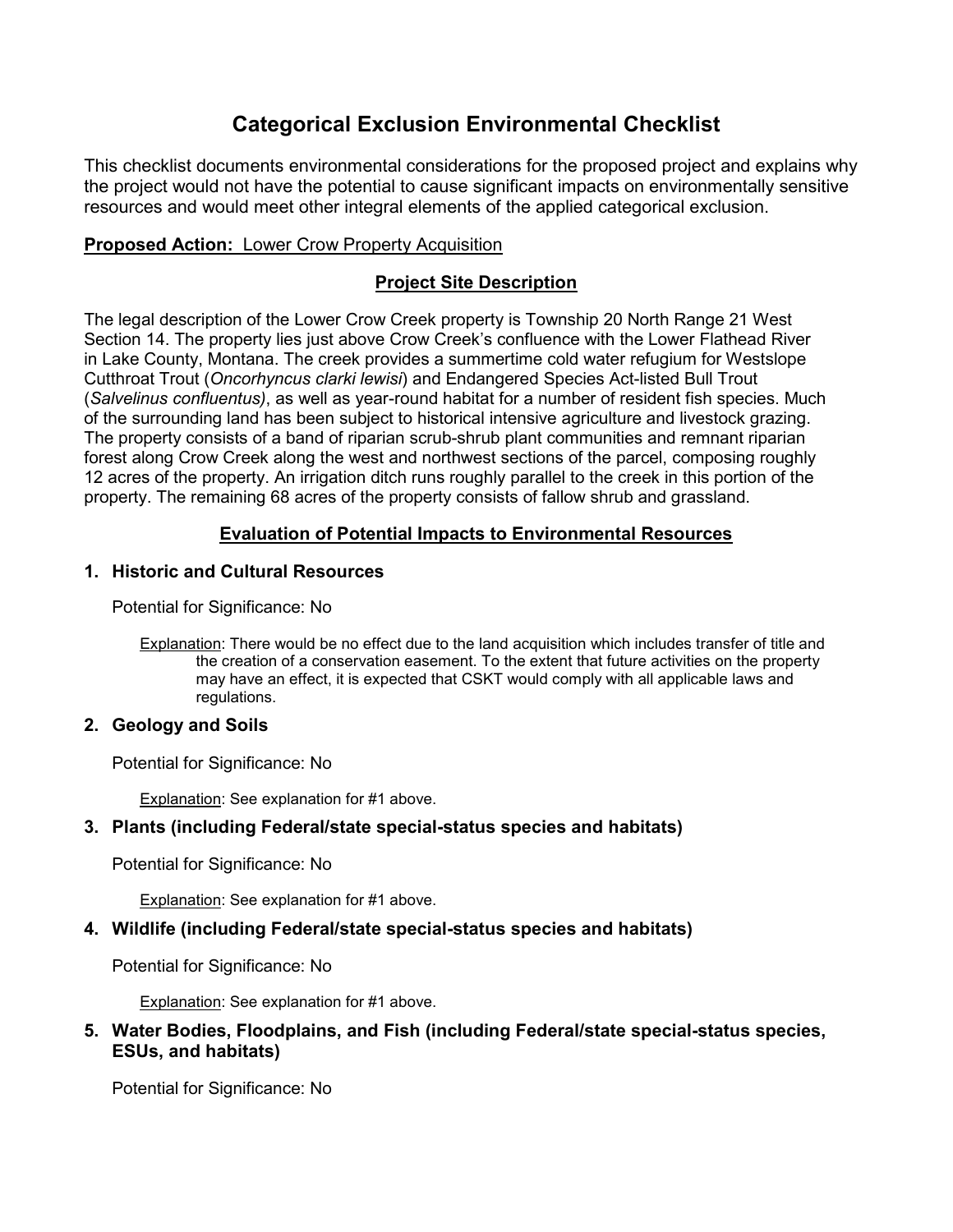Explanation: See explanation for #1 above.

## **6. Wetlands**

Potential for Significance: No

Explanation: See explanation for #1 above.

## **7. Groundwater and Aquifers**

Potential for Significance: No

Explanation: See explanation for #1 above.

# **8. Land Use and Specially-Designated Areas**

Potential for Significance: No

Explanation: See explanation for #1 above.

#### **9. Visual Quality**

Potential for Significance: No

Explanation: See explanation for #1 above.

#### **10. Air Quality**

Potential for Significance: No

**Explanation: See explanation for #1 above.** 

#### **11. Noise**

Potential for Significance: No

Explanation: See explanation for #1 above.

#### **12. Human Health and Safety**

Potential for Significance: No

Explanation: See explanation for #1 above.

#### **Evaluation of Other Integral Elements**

The proposed project would also meet conditions that are integral elements of the categorical exclusion. The project would not:

**Threaten a violation of applicable statutory, regulatory, or permit requirements for environment, safety, and health, or similar requirements of DOE or Executive Orders.**

Explanation: N/A

**Require siting and construction or major expansion of waste storage, disposal, recovery, or treatment facilities (including incinerators) that are not otherwise categorically excluded.**